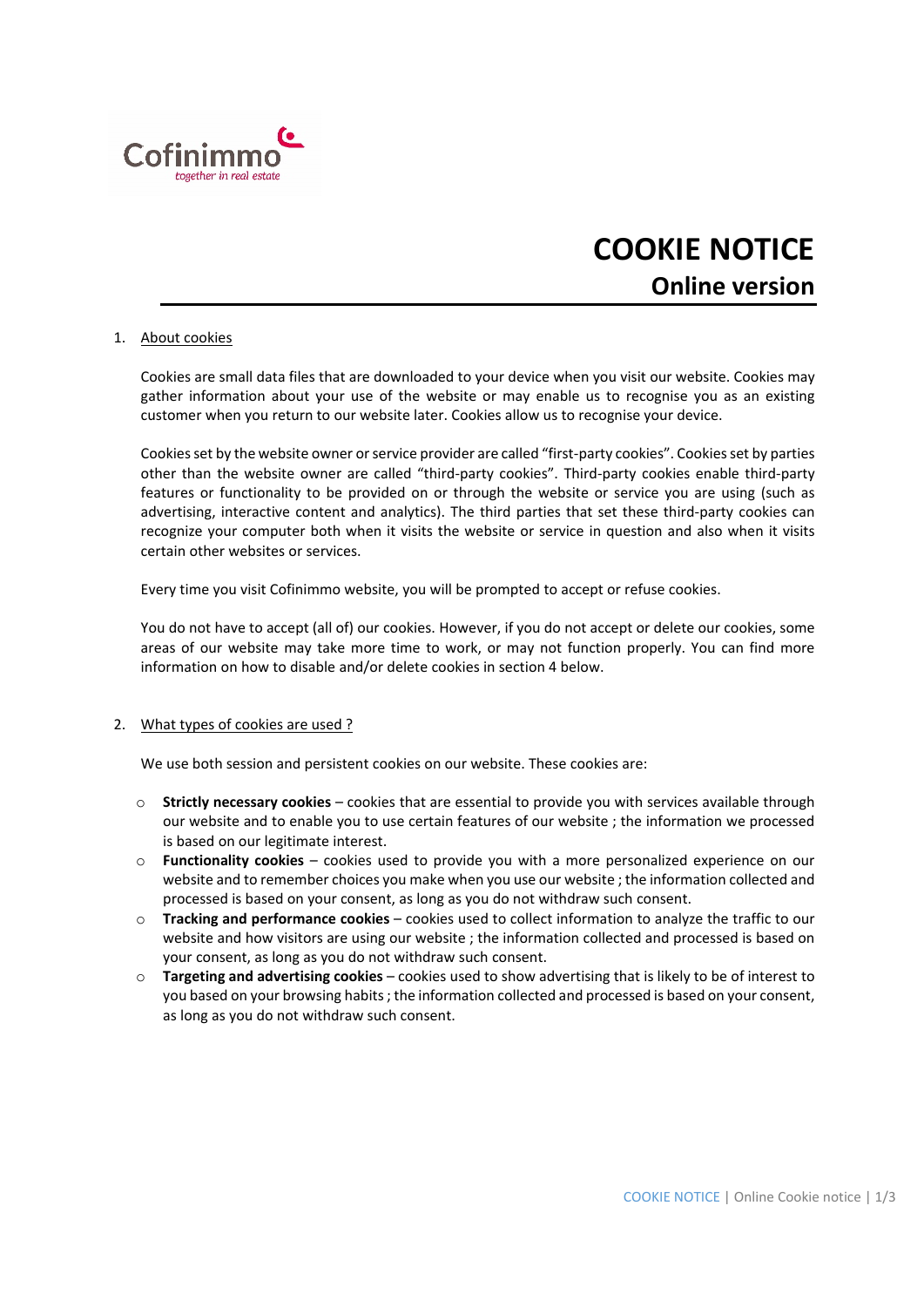

## 3. List of cookies used on this website

The following list categorises and describes the various cookies used on this website and the purposes for which they are used:

### a. ASP.NET SessionId

Purpose*:* These cookies are used to provide a more personalized service to its users, to make browsing this website easier, and to improve the usability and the stability of this website.

- Cookie type : Functionality cookie
- Cookie owner: first party
- Cookie type: Session
- Retention period: Session
- b. Google Analytics ([ga, gat, gid])

Purpose: These cookies are used to collect information about how visitors use this website. We use the information to compile reports and to help us improve this website. The cookies collect information in an anonymous form, including information on the number of visitors to this website, from where visitors came to this website and the pages they visited.

- Cookie type: Tracking and performance cookies
- Cookie owner: third party
- Cookie type : Persistent
- Retention period :
	- $\circ$  ga : 2 years
	- o \_gat : 1 minute
	- o \_gid : 24 hours
- Information: The information generated by the cookie about your use of this website (including your IP address) will be transmitted to and stored by Google on servers in the United States. You can find out more about Google cookies by visiting the Google Privacy Policy.

### 4. Cookie configuration settings

Cookie settings can vary from one browser to another. By way of example, the below hyperlinks provide further guidance on how to disable the use of cookies on certain browsers, and/or on how to delete cookies:

- o **Chrome**: https://support.google.com/chrome/answer/95647?hl=en;
- o **Internet Explorer**: http://windows.microsoft.com/en‐US/windows‐vista/Block‐or‐allow‐cookies and http://windows.microsoft.com/en‐us/internet‐explorer/delete‐manage‐cookies#ie=ie‐11‐win‐7;